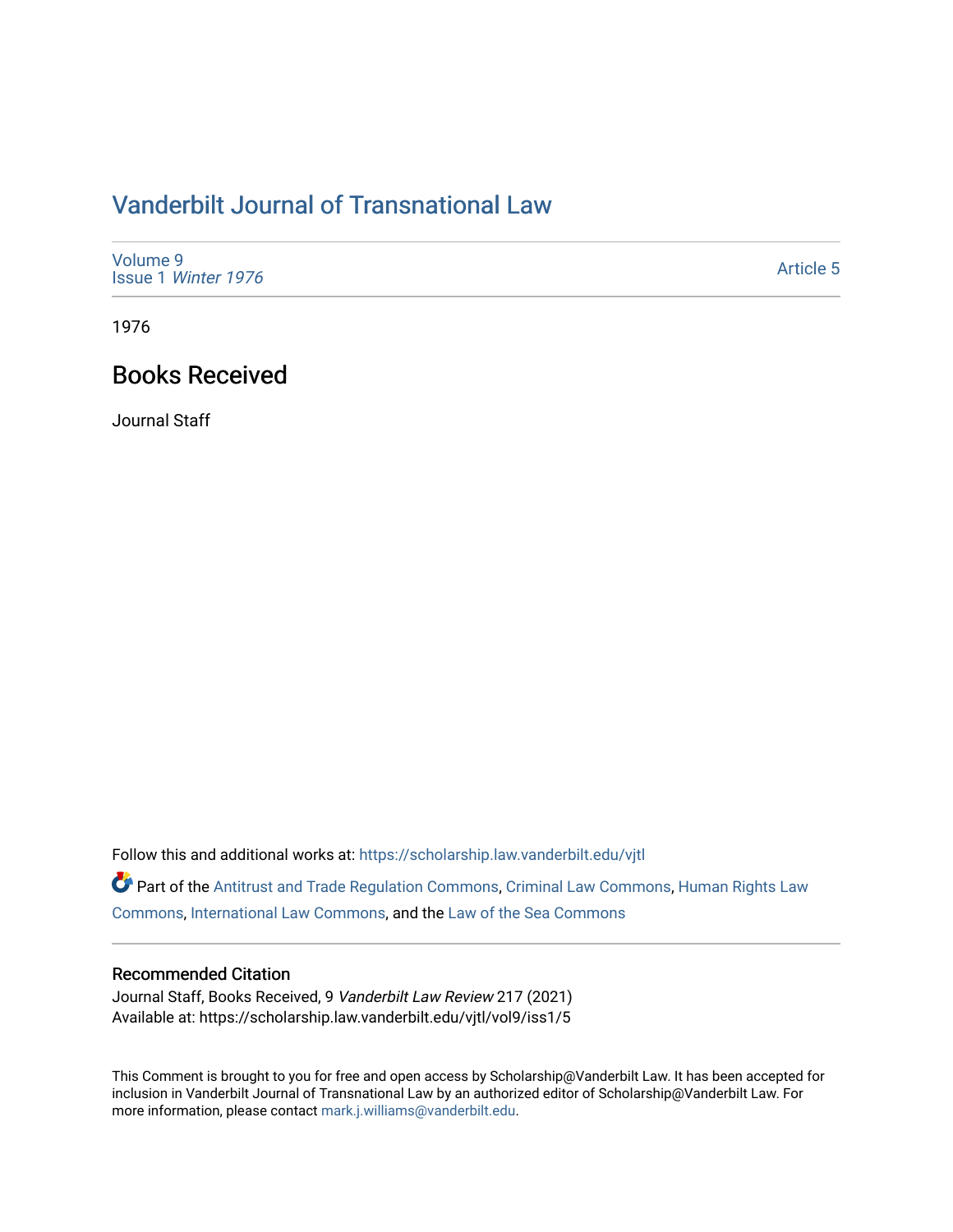## **BOOKS RECEIVED**

**CHILE:** THE **BALANCED VIEW.** Edited **by** Francisco Orrego Vicuna. **Santiago:** The University of Chile, **1975. Pp. 298.**

Frankly admitting that an impartial discussion of Chile's tempestuous recent history may be impossible, the editor has endeavored to present a "balanced view" drawn from the varying perspectives of scholars, journalists, and government officials who, while often in disagreement, share a concern for Chile's future and a rich knowledge of her past. Such essay titles as "The Allende Experiment," "Foreign Armed Intervention in Chile," **"U.S.** Economic Policy Towards Chile During the Popular Unity Government," "Chilean Short and Medium Term Development Program," and **"U.S.** Policies in Chile Under the Allende Government" (William F. Buckley's interview with former Ambassador Edward Korry) suggest the broad perspective which this volume offers any reader interested in Chile or in the ebb and flow of governments.

**CODIFICATION IN THE COMMUNIST WORLD-SYMPOSIUM IN MEMORY OF ZSOLT SZIRMAI. Organized by** Donald Barry, **F.J.M.** Feldbrugge & Dominick Lasok. Leiden: A.W. Sijthoff, **1975. Pp.** xv, **353.** \$42.50.

This volume is a collection of papers offered **by** an outstanding panel of international law experts at a **1973** symposium on the general topic of codification in the Communist world. The individual papers range from **"A** Linguistic Approach to the Soviet Codification of Criminal Law and Procedure" **by** Professor Harold Berman and "The Soviet Civil Codes and Subordinate Legislation" **by** Professor A.K.R. Kiralfy of the University of London to "The Role of the Courts and Judicial Style under the Soviet Civil Codes" **by** Professor Bernard Rudder of Oriel College, Oxford.

**CRIMES AGAINST INTERNATIONALLY PROTECrED PERSONS: PREVENTION AND PUNISHMENT. By** Louis M. Bloomfield & Gerald F. Fitzgerald. **New** York: Praeger Publishers, **1975. Pp.** xviii, **272. \$16.50.**

This is a brief discussion of international terrorism and a longer analysis of the United Nations Convention on the Prevention and Punishment of Crimes Against Internationally Protected Persons, Including Diplomatic Agents, adopted **by** the General Assembly in **1973.** The authors, both members of the Canadian Bar, analyze the legislative background of the convention and include relevant texts in appendices.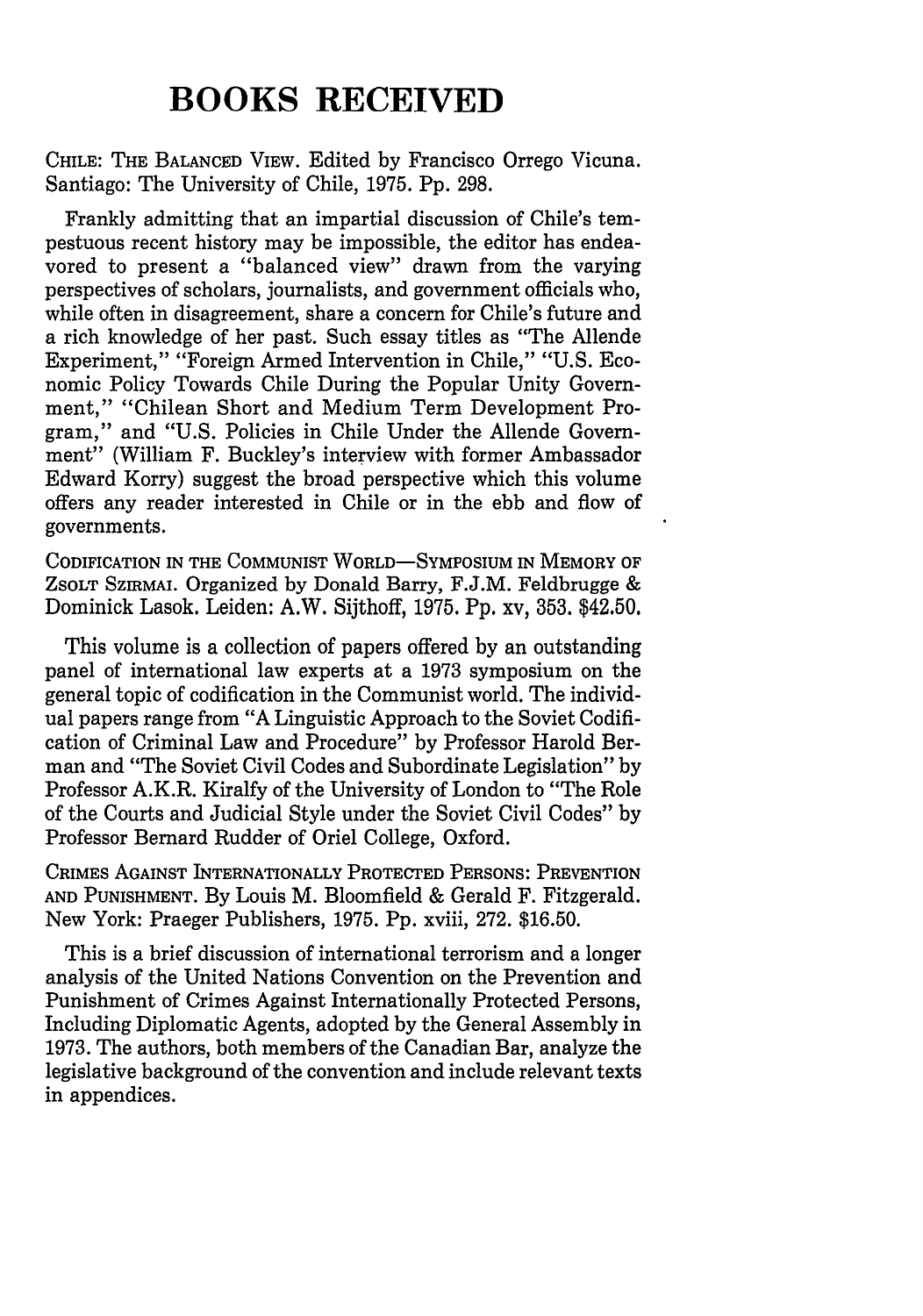CRIMINAL **JUSTICE IN** EIGHTEENTH **CENTURY** MEXICO. By Colin M. MacLachlan. Berkeley: University of California Press, 1974. Pp. viii, 141. \$9.00.

This study, "which centers on the Tribunal of the Acordada, the most important law enforcement agency in eighteenth century Mexico, attempts to demonstrate functional law at the enforcement level as well as to indicate the direction or evolution of law in New Spain." The author presents a gracefully written and fascinating account of the *acordada,* a highly specialized law enforcement tribunal, which "broke sharply and dramatically with the traditional system of limited jurisdictions" and provided "a positive approach to the problem of regulating society."

EEC **ANTI-TRUST** LAW-PRINCIPLES **AND** PRACTICE. By D. Barounos, D.F. Hall and J. Rayner James. Toronto: Butterworths, 1975. Pp. xxxv, 440. \$52.50.

Limiting their work to the EEC competition rules, "applying to undertakings," the authors offer a comprehensive examination of Articles 85 and 86 of the Treaty of Rome and an especially useful discussion of the practitioner's procedure before the European Commission. This volume encompasses such topics as industrial property rights, transport, agriculture, and public undertakings, and negative clearance and notification. It provides a carefully documented study of the principles, policy, and substance of EEC anti-trust law, with discussion of pertinent cases and relevant regulations of the Council and Commission.

THE **EUROPEAN CONVENTION ON** HUMAN RIGHTS. By Francis G. Jacobs. Oxford: Clarendon Press, 1975. Pp. xi, 286. \$22.50.

This is a detailed study of the European Convention on Human Rights. The author, Professor of European Law at the University of London, interprets the Convention as the embodiment of two recent international concerns: European integration, which enhances liberal values as well as the technical needs of the continent, and the protection of human rights at an international level.

INTERNATIONAL LAW **AND THE INDEPENDENT STATE.** By Ingrid Delupis. New York: Crane, Russak & Co., Inc., 1974. Pp. xi, 252. \$23.00.

The author discusses limitations imposed by international law on the absolute power of independent states within their own territory. The book explores limitations incurred through treaties-such as agreements for foreign military bases-and those aris-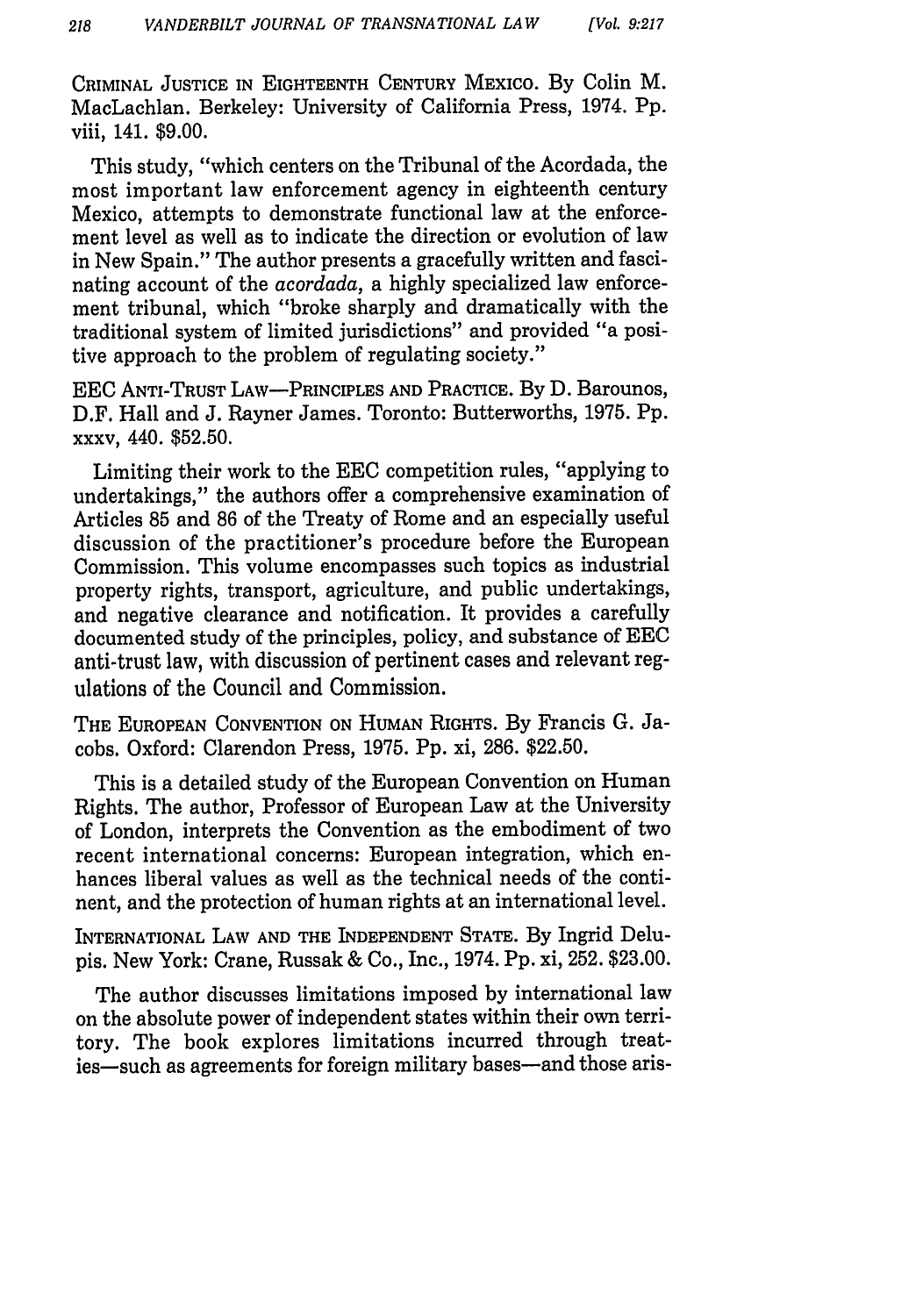ing from general international law-such as the duty to refrain from pollution. Restrictions of sovereignty are classified as those over territory, those over individuals and property, and those brought about by coercion and consent.

INTERNATIONAL LAW IN THE ENLIGHTENMENT-THE BACKGROUND OF **EMMERICH DE VATTEL'S** *Le Droit des Gens.* **By** Francis Stephen Ruddy. Dobbs Ferry, N.Y.: Oceana Publications, Inc., **1975.** Pp. xvi, 364. \$40.00.

Vattel's *The Law of Nations,* first published in 1758, remains one of the splendid sourcebooks for the 18th century concept of state sovereignty and natural law. Dr. Ruddy traces briefly the development of international legal thought from Roman times to the 18th century and then examines the influence of the Age of Redson on Vattel's work. After delineating Vattel's theories of the Law of Nature and the substantive principles of *Le Droit des Gens,* the author concludes that Vattel's major impact on political theorists, especially in the United States and Great Britain, was due to three factors-his readable style, the relevance of his work to the political realities of his age-particularly state sovereignty-and his reliance on the systematic organization of Christian de Wolff.

INTERNATIONAL TERRORISM **AND** POLITICAL CRIME. Edited by M. Cherif Bassiouni. Springfield, Ill.: Chas. C. Thomas, 1975. Pp. xxvi, 594. \$19.50.

The contributions to this volume were drawn primarily from the Third International Symposium sponsored by the International Institute for Advanced Criminal Science in Syracuse, Italy, in 1973. The papers offer a comprehensive primer to the causes, nature, and control of international terrorism. The topics covered include wars of national liberation, hijacking, kidnapping, jurisdiction and extradition, and international control of terrorism. The work concludes with a comprehensive bibliography.

THE LAW OF THE NEAR & MIDDLE EAST. By Herbert J. Liebesny. Albany, N.Y.: State University Press of New York, 1975. Pp. xii, 316. \$15.00.

Covering the Islamic countries from North Africa to Pakistan, this text of readings, cases, and materials attempts "to trace the historical development of Islamic law, the systematic reception of Western law beginning in the 19th century, and the drafting of modern statutes and codes in the period before and after World War II" as well as "to give a brief systematic survey of important legal institutions in their classical Islamic and present-day form."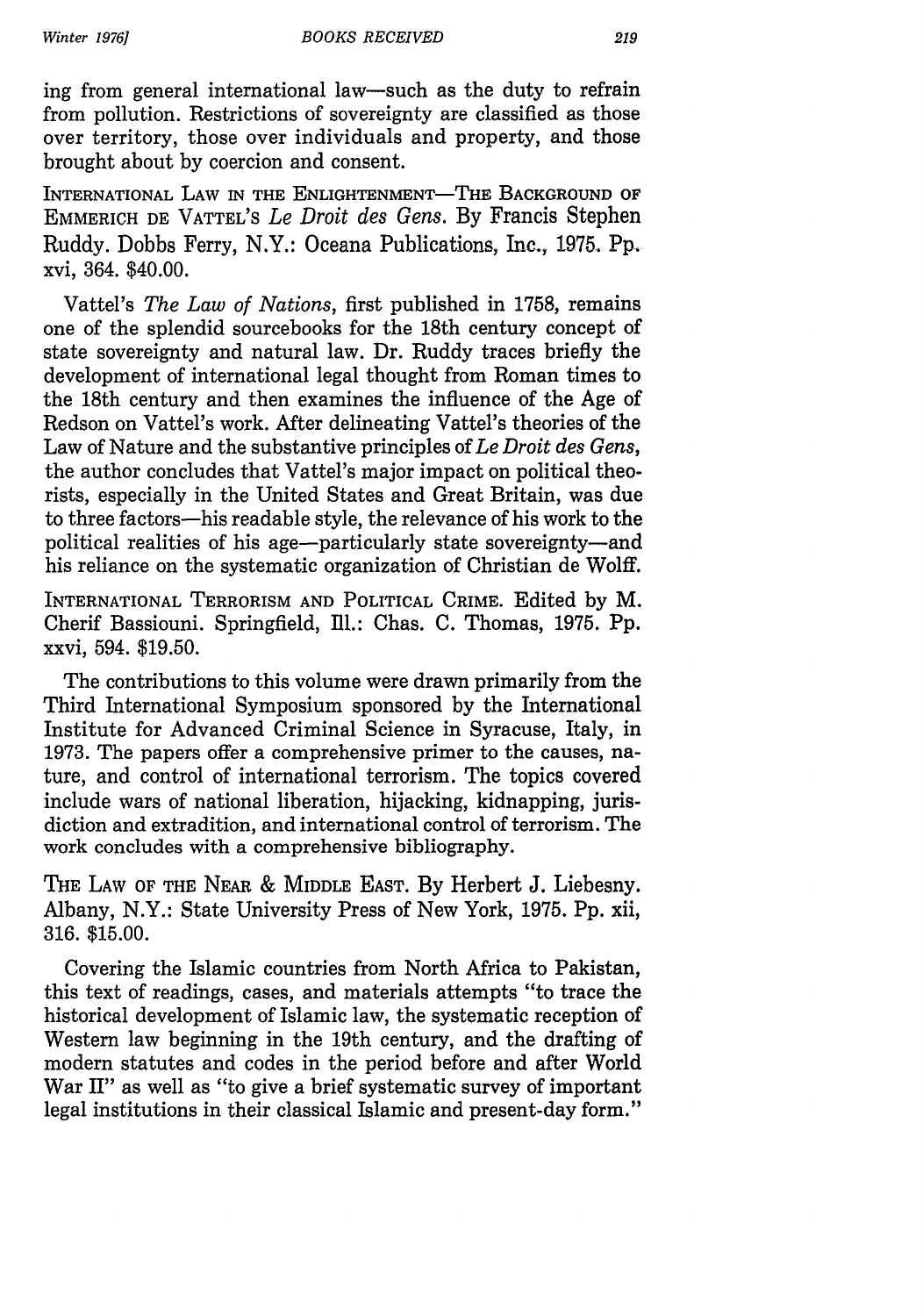THE **LEGAL STATUS** OF **FOREIGN** INVESTMENTS IN THE EAST AFRICAN **COMMON** MARKET. By Osita C. Eze. Leiden: A.W. Sijthoff, 1975. Pp. xv, 353. \$26.00.

Mr. Eze, Professor of Law at the University of Dar es Salaam, studies the process of East African economic integration, covering the history and policies of the Common Market; the lawful forms of business organization in the member countries; taxation customs and excise; labor and unions; and the investment climate in the Common Market. The author also forecasts trends in the government and the Common Market policies and provides a bibliography of relevant statutory and secondary sources.

OPEC **AND** THE PETROLEUM INDUSTRY. By Mana Saeed Al-Otaiba. New York: John Wiley & Sons (Halsted Press), 1975. Pp. x, 192. \$14.50.

The author, Minister of Petroleum and Mineral Resources in the United Arab Emirates, examines the formation and structure of OPEC and then analyzes its policies and achievements with particular emphasis on the evolving price structure. Concluding with a brief review of governmental participation in the oil companies' capital, this work provides a valuable inside account of the increasingly important workings of OPEC.

THE **PUBLIC** ORDER OF **OCEAN** RESOURCES: A CRITIQUE **OF** THE **CON-**TEMPORARY LAW **OF** THE **SEA.** By P. Sreenivasa Rao. Cambridge, Mass.: The M.I.T. Press, 1975. Pp. xi, 313. \$17.50.

"The present study concerns the problems relating to marine mineral resource exploration—the limits of continental shelf regime, the law of mineral resources in maritime areas beyond the limits of continental shelf, and the accomodation of mineral resource use with other competing uses of the sea." The author discusses the limits for national resource jurisdiction, access to deep ocean mineral resources, security and disarmament in the sea, and includes an extensive bibliography.

**TAXES ON** DIRECT INVESTMENT INCOME IN THE EEC-A **LEGAL AND** ECONOMIC ANALYSIS. By Bernard Snoy. New York: Praeger Publishers, 1975. Pp. xxviii, 349. \$22.50.

Comparing the impact of fiscal legislation of the nine EEC countries on direct investment and the allocation of resources in the Community, Mr. Snoy analyzes the extent to which these direct taxes have to be harmonized within the EEC to make direct investment instrumental in achieving the goals of the Treaty of Rome.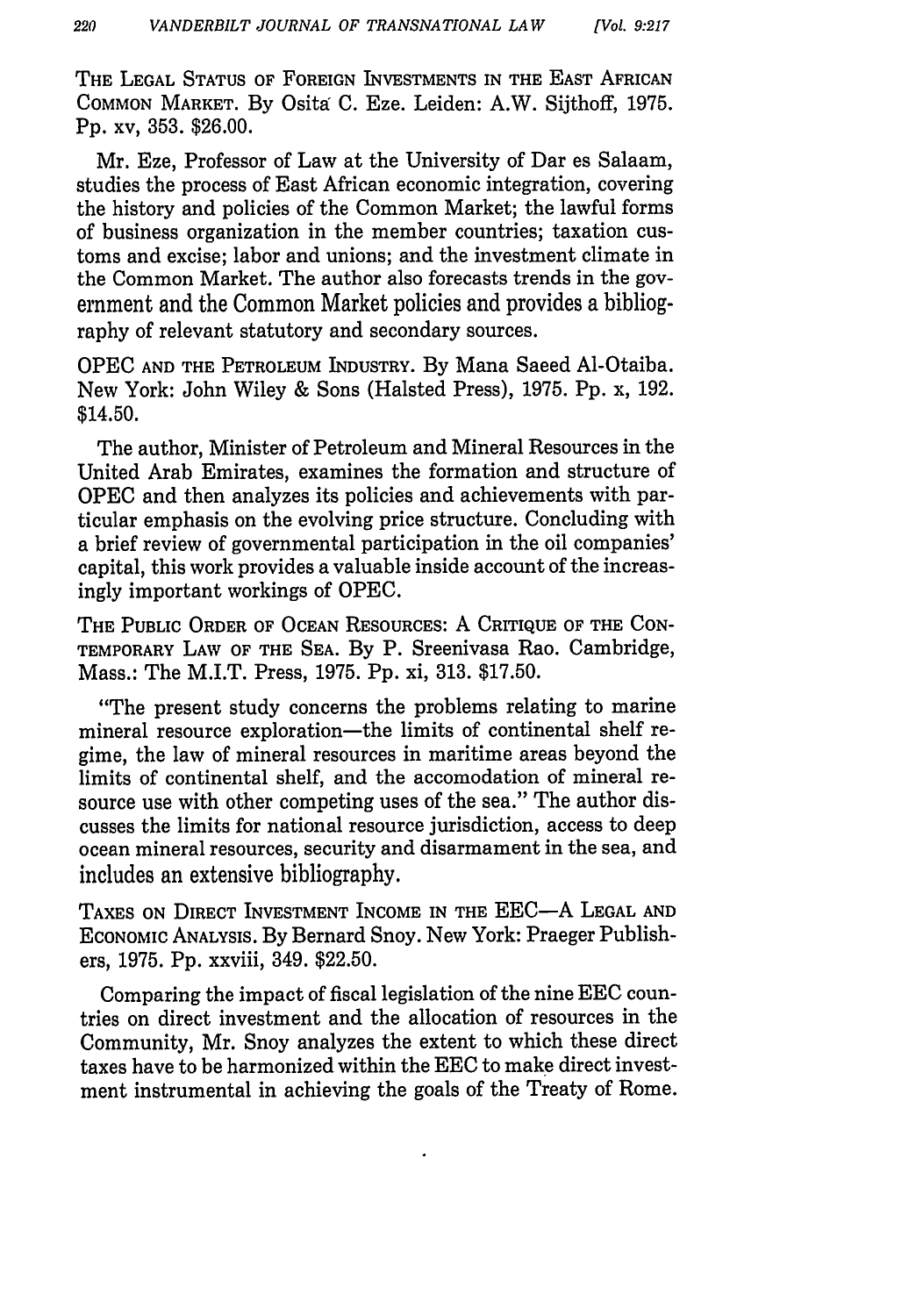With a dual emphasis on law and economics, this study considers economic management at the community level, tax ratios and structure, and depreciation systems in the EEC countries.

TAX INCENTIVES FOR U.S. EXPORTS. By Robert Feinschreiber. Dobbs Ferry, N.Y.: Oceana Publications, Inc., 1975. Pp. xiii, 385. \$22.50.

Although written by a distinguished tax attorney, this volume is intended for the businessman who is interested in exporting, but who does not have a technical tax background. Mr. Feinschreiber offers a succinct readable guide to the requirements and comparative advantages of the Western Hemisphere Trade Corporation and the Domestic International Sales Corporation. He includes relevant statutes and regulations and a bibliographical listing of more specialized treatises.